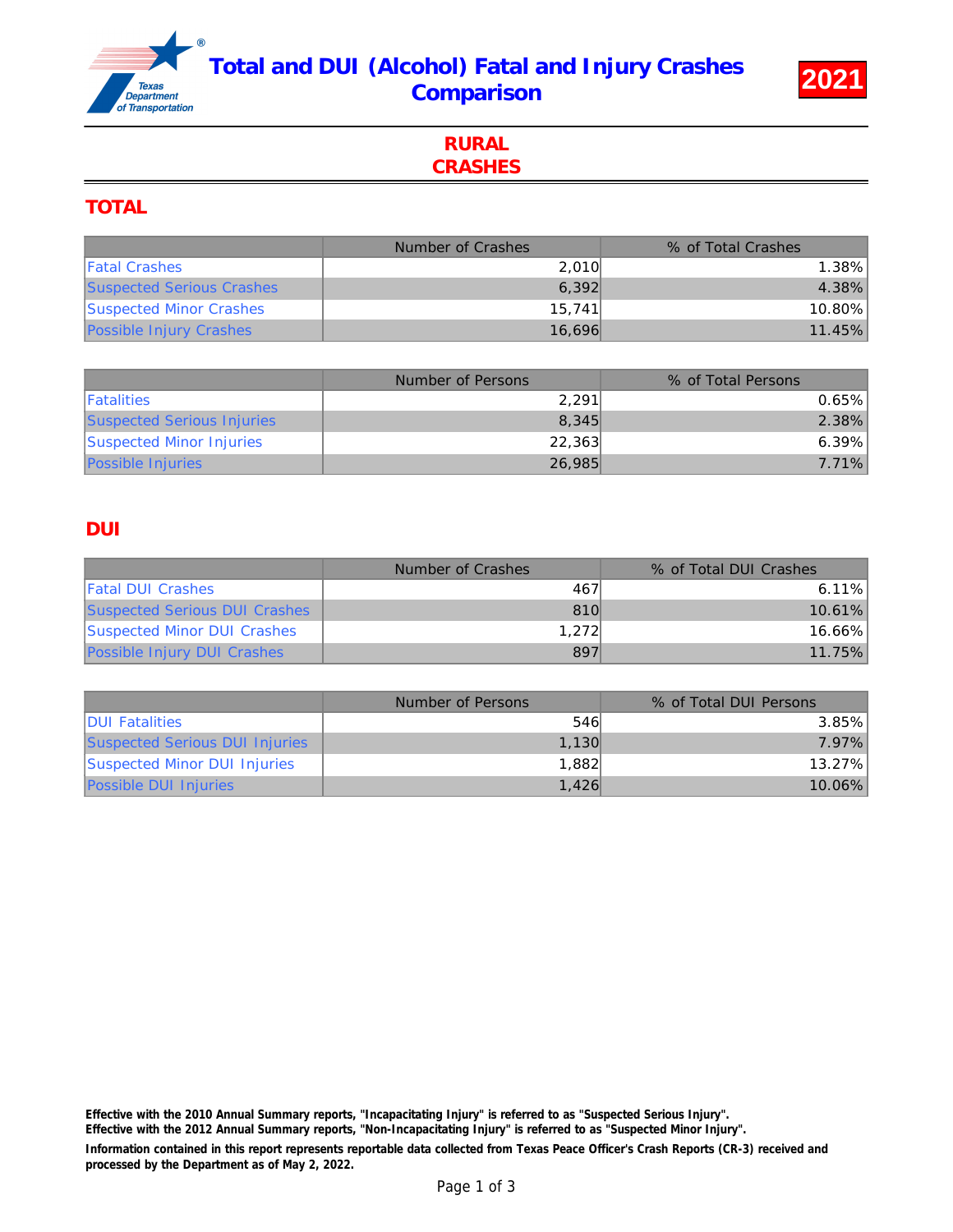# Total and DUI (Alcohol) Fatal and Injury Crashes Comparison 2021



## URBAN **CRASHES**

#### TOTAL

|                                  | Number of Crashes | % of Total Crashes |
|----------------------------------|-------------------|--------------------|
| <b>Fatal Crashes</b>             | 2,050             | 0.50%              |
| <b>Suspected Serious Crashes</b> | 9.371             | 2.31%              |
| <b>Suspected Minor Crashes</b>   | 44.833            | 11.03%             |
| <b>Possible Injury Crashes</b>   | 70.284            | 17.29%             |

|                                   | Number of Persons | % of Total Persons |
|-----------------------------------|-------------------|--------------------|
| <b>Fatalities</b>                 | 2.198             | $0.21\%$           |
| <b>Suspected Serious Injuries</b> | 11.102            | $1.04\%$           |
| <b>Suspected Minor Injuries</b>   | 60.185            | $5.62\%$           |
| <b>Possible Injuries</b>          | 110.550           | 10.33%             |

## DUI

|                                      | Number of Crashes | % of Total DUI Crashes |
|--------------------------------------|-------------------|------------------------|
| <b>Fatal DUI Crashes</b>             | 469               | 2.66%                  |
| <b>Suspected Serious DUI Crashes</b> | 1.018             | 5.77%                  |
| <b>Suspected Minor DUI Crashes</b>   | 2.745             | 15.56%                 |
| <b>Possible Injury DUI Crashes</b>   | 2,579             | 14.62%                 |

|                                       | Number of Persons | % of Total DUI Persons |
|---------------------------------------|-------------------|------------------------|
| <b>IDUI Fatalities</b>                | 531               | $1.43\%$               |
| <b>Suspected Serious DUI Injuries</b> | 1.421             | $3.84\%$               |
| Suspected Minor DUI Injuries          | 3.941             | $10.64\%$              |
| <b>Possible DUI Injuries</b>          | 4.275             | 11.54%                 |

Information contained in this report represents reportable data collected from Texas Peace Officer's Crash Reports (CR-3) received and processed by the Department as of May 2, 2022. Effective with the 2010 Annual Summary reports, "Incapacitating Injury" is referred to as "Suspected Serious Injury". Effective with the 2012 Annual Summary reports, "Non-Incapacitating Injury" is referred to as "Suspected Minor Injury".